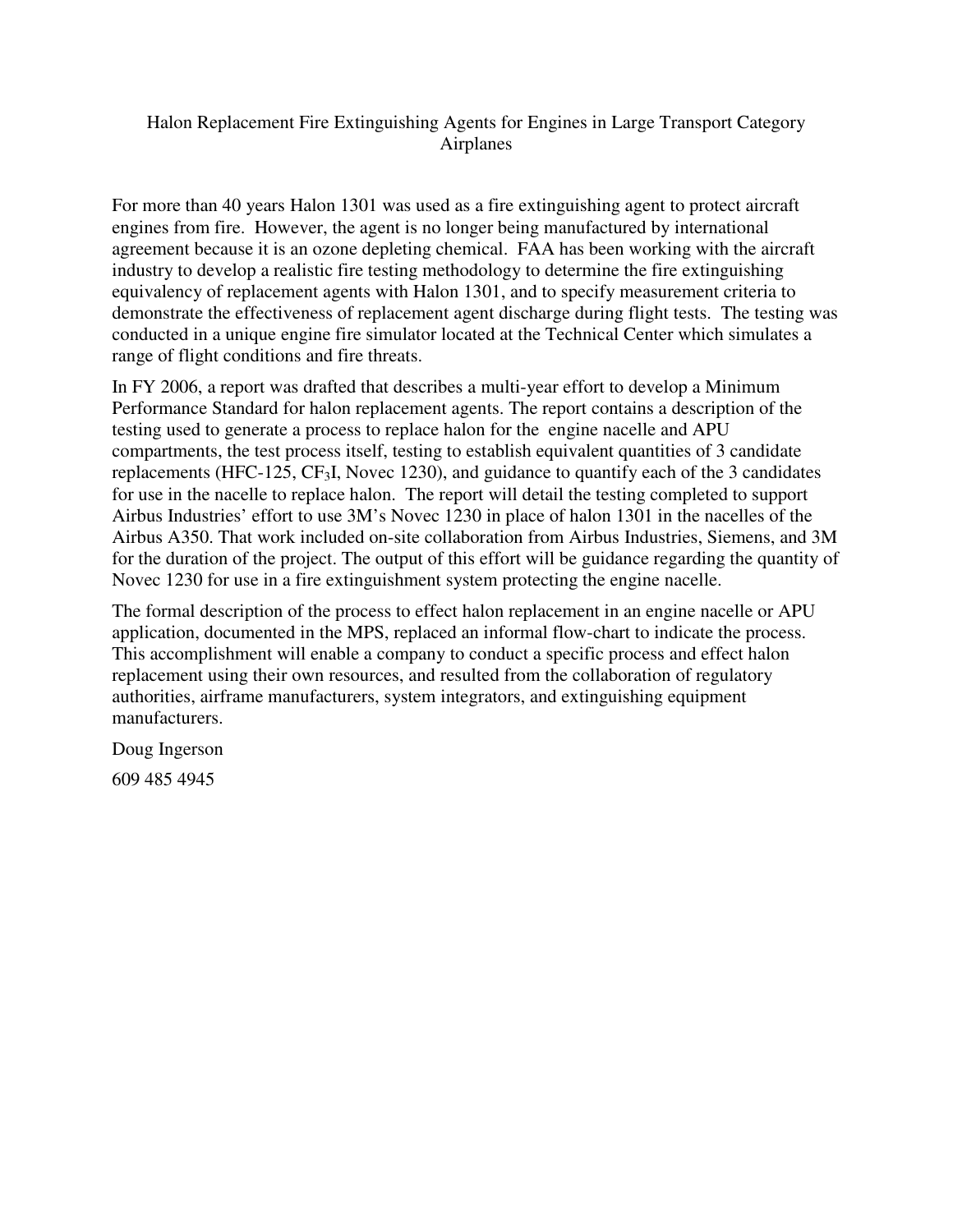## **Flammability of Aircraft Ducting Materials**



FAA has a multi-faceted R&D program to improved hidden in-flight fire safety. As part of this program, the adequacy of the current FAA fire test standards for hidden interior materials are being re-examined, including the vertical Bunsen burner test for aircraft ducting and conduit. The objective behind this evaluation is to determine if the test method, as judged by today's enhanced fire safety standards, can accurately determine the flammability characteristic of aircraft ducting materials when subjected to a realistic in-flight

fire source, and to develop improved test criteria, if warranted.

After conducting a series of intermediate-scale fire tests, the results showed that not all the ducting materials that met the current vertical Bunsen burner test requirement were capable of preventing fire propagation from a standardized fire threat. The testing procedures and results were documented in report DOT/FAA/AR-TN05/36, "Evaluation of the 12-Second Vertical Bunsen Burner Test Used to Determine the Fireworthiness of Aircraft Duct Materials." Based on these findings, the Fire Safety Branch made a recommendation to develop a new test protocol that could better characterize the fire propagation behavior (flammability) of aircraft ducting materials.

Working with members of the International Aircraft Materials Fire Test Working Group, a joint activity was initiated to develop a new fire test protocol for aircraft ducting. Several existing tests, such as the OSU Heat Release test, Smoke test and Radiant Heat Panel test, were evaluated as possible replacement candidates. After screening various tests, the FAA concluded that the Radiant Heat Panel test, which is the new test protocol specified in FAR 25.856 for thermal acoustic insulation, was the most promising approach. Currently, the original test sequence and acceptance criteria are being modified in order to address issues related to the physical differences between aircraft ducting and insulation. Testing is underway to refine the test protocol, select new acceptance criteria and address concerns such as installation (hook & loop), fire blocking insulation, fire propagation critical path, etc. A finalized improved fire test method and criteria for aircraft ducting and conduit is planned for FY2007.

POC: J. Reinhardt 609-485-5034.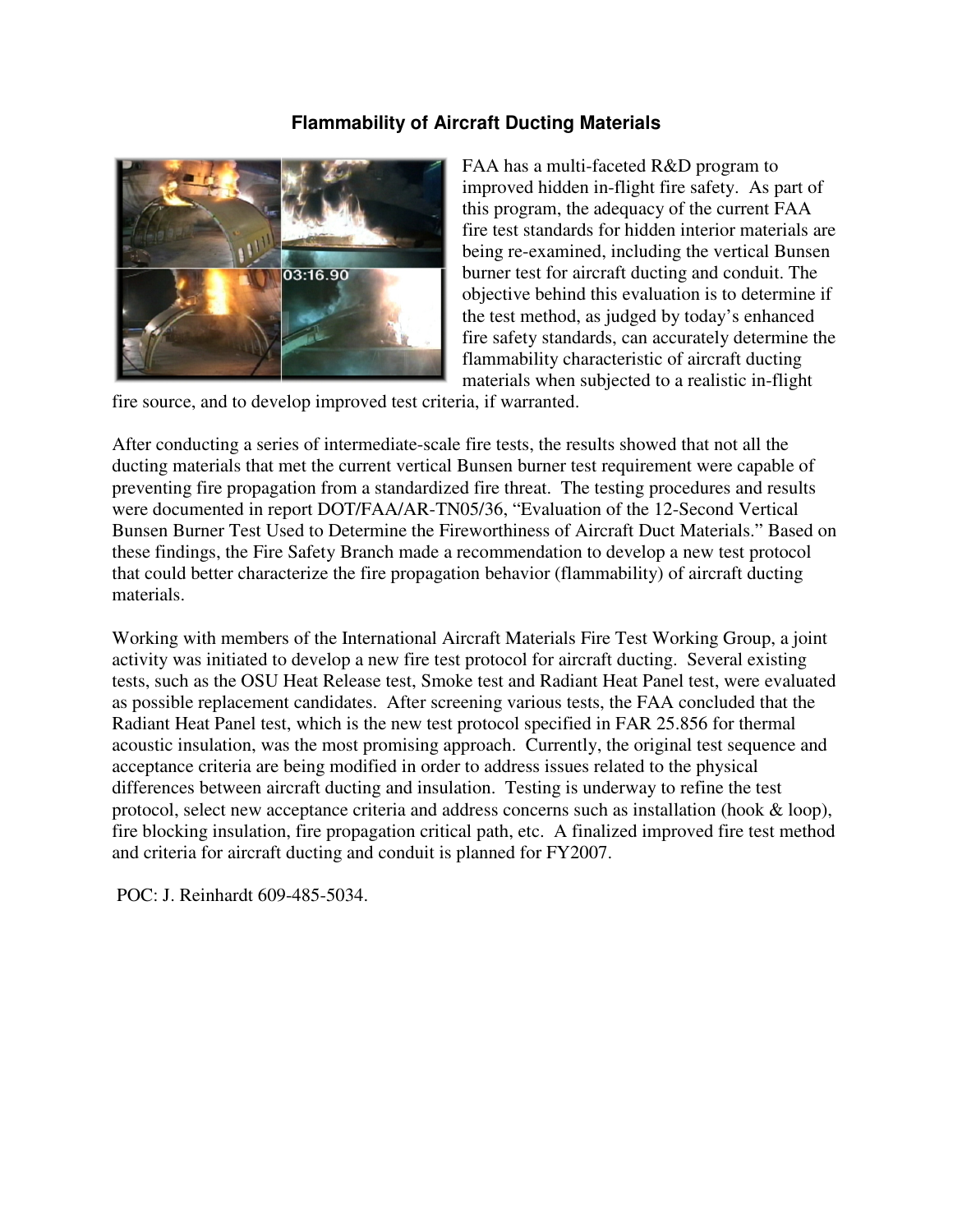Development of an Advisory Circular for Thermal Acoustic Insulation Burnthrough Resistance

On September 1, 2003, a new FAA regulation became effective pertaining to the flammability testing of thermal acoustic insulation used in transport category aircraft. The new rule established two new fire test methods, the first aimed at measuring the resistance to flame spread from an in-flight ignition source, and the second at measuring the resistance to penetration, or "burnthrough," from a postcrash external fuel fire. Although the new tests methods were well defined, many details existed with regard to the conduct of the tests and, related to optimal burthrough resistance, the installation of insulation blankets in an aircraft. It had previously been demonstrated that a highly burnthrough resistant blanket was of little value in a crash accident if it was easily displaced during the fire due to insufficient attachment hardware or method of installation.

In order to ensure that all of testing procedures and installation techniques were properly addressed, Advisory Circular (AC) 25.856-2 was developed and published on January 17, 2006. For example, the AC focuses on specific installation aspects, highlighting key areas that include blanket overlap at frame members, horizontal blanket overlap, penetrations, and types of installation hardware. Previous testing has shown that a certain level of blanket overlap at the frame member is essential in maintaining a continuous burnthrough barrier, as shown in figure 1. A detailed test methodology for evaluating the burnthrough resistance of two horizontally overlapped blankets is also included in the AC. Although schematic descriptions of acceptable installation techniques are included, the AC also describes the appropriate test methodology for evaluating system performance in the event that an alternative approach is desired.

This guidance material is primarily aimed at airframe manufacturers, modifiers, foreign regulatory authorities, and FAA type certification engineers and their designees. While these guidelines are not mandatory, they are derived from extensive FAA and industry experience in determining compliance with the relevant regulations



POC: Tim Marker (609) 485-6469

Figure 1. Description of Blanket Overlap to Ensure Continuous Burnthrough Barrier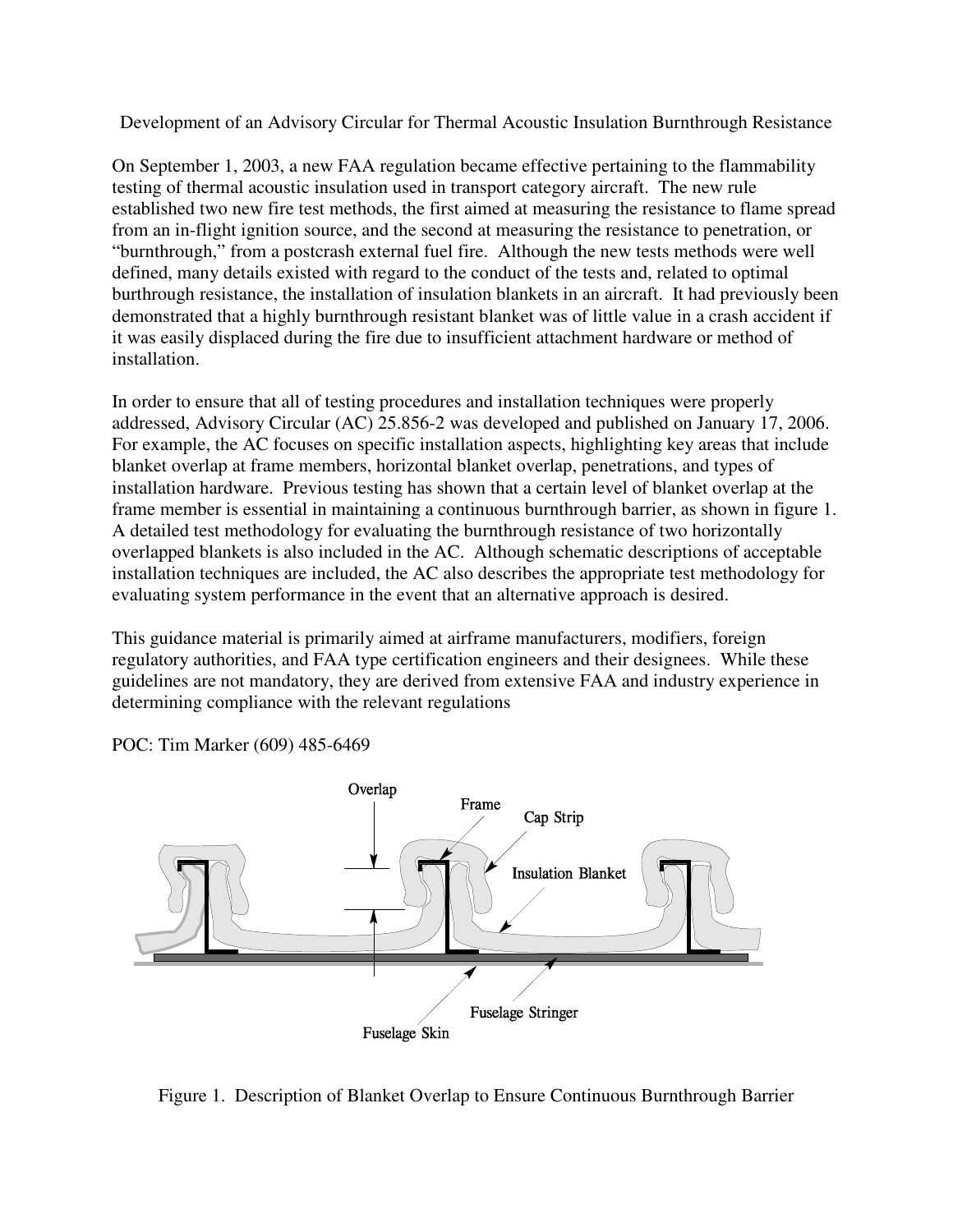#### FIRE HAZARDS OF LITHIUM ION BATTERIES

A series of tests were conducted to determine the flammability characteristics of type 18650 rechargeable lithium-ion batteries, both individually and as packaged for bulk shipment onboard cargo and passenger aircraft. The tests were designed to determine the conditions necessary for battery ignition, the characteristics of the battery fire, the effect of state of charge, the potential hazard to the aircraft as a result of the fire,



and the effectiveness of the standard Halon 1301 fire suppression systems in extinguishing the fire. The work was precipitated by several serious fires on cargo pallets loaded with lithium batteries.

It was determined that a relatively small fire source is sufficient to heat the lithium-ion battery above the temperature required to activate the pressure release mechanism in the battery. This causes the battery to forcefully vent its highly flammable and easily ignitable electrolyte through the relief ports near the positive terminal. Halon 1301, the fire suppression agent installed in transport category aircraft, is effective in suppressing the electrolyte fire and easily extinguishes any fire at both the 5% knock down concentration as well as the 3% suppression concentration. The release of the electrolyte caused by heating a lithium-ion battery produces a pressure pulse that can raise the air pressure within a cargo compartment. Since cargo compartments are only designed to withstand approximately a 1 psi pressure differential, a fire involving a bulk-packed lithium-ion shipment may compromise the integrity of the compartment and cause the halon to leak out of the compartment, reducing its effectiveness. However, it was also shown that a cargo fire involving lithium-ion batteries does not present any unusual stresses on the cargo liner material.

The test findings are contained in FAA report DOT/FAA/AR-06/38, "Flammability Assessment of Bulk-Packed, Rechargeable Lithium Ion Cells in Transport Category Aircraft", published in September 2006.

Harry Webster, 609 485 4183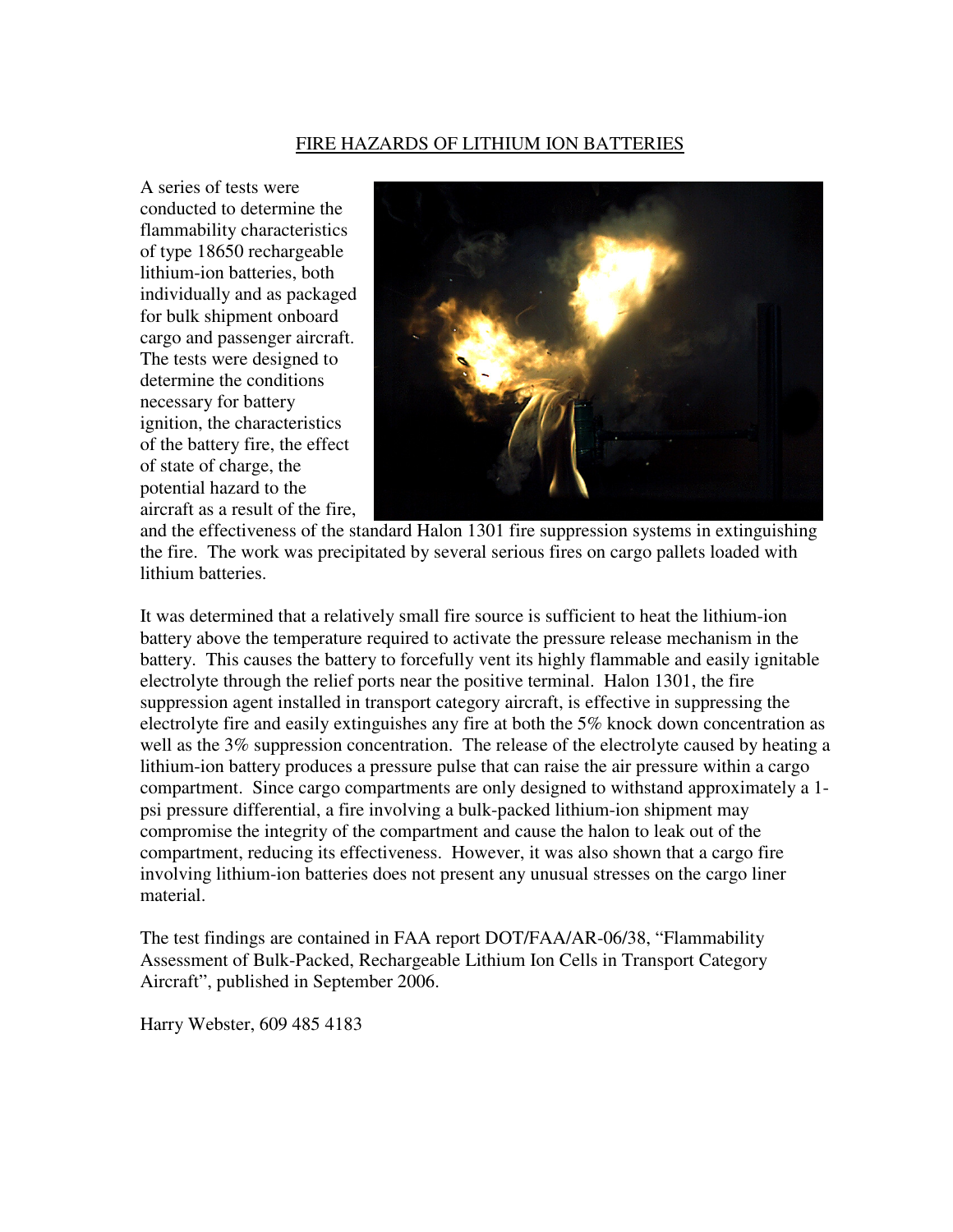## **The Fire Safety Hazard of the Use of Flameless Ration Heaters On Board Commercial Aircraft**

Flameless ration heaters (FRH) are devices used for the flameless cooking of a self-heating meal known as Meals, Ready to Eat (MRE). The technology behind flameless ration heaters is based on a combination of food grade iron and magnesium. When salt water is added to the ironmagnesium combination, the mixture results in an exothermic reaction, reaching temperatures of up to about 100°C in a relatively short amount of time. This rapid rise in temperature is used to then cook the MRE. They are used extensively by the military as a method of providing meals to soldiers while in the field; however, they are finding their way into other uses, and are now being used by campers, boaters, disaster response teams, etc. The potential use of these devices on board aircraft became of concern due to the high temperatures reached, as well as the release of hydrogen that occurs during heating of the meals.

Researchers performed experiments to determine if the amount of hydrogen generated during the heating of these meals would pose a fire safety threat to a commercial aircraft. Tests were performed with individual MREs under varying conditions in an open area, as well as multiple MREs placed in a confined space to examine the potential hazard associated with their use in an aircraft cabin, or the accidental activation of FRHs in a confined area aboard the aircraft such as in overhead storage bins or a cargo compartment. Temperatures in excess of 215°F and violent ignition events were observed, making it clear the release of hydrogen gas from these MREs is of a sufficient quantity to pose a potential hazard on board a passenger aircraft. Results of the testing was published in FAA Report DOT/FAA/AR-TN06/18, "The Fire Safety Hazard of the Use of Flameless Ration Heaters Onboard Aircraft".

Steve Summer, 609 485 4138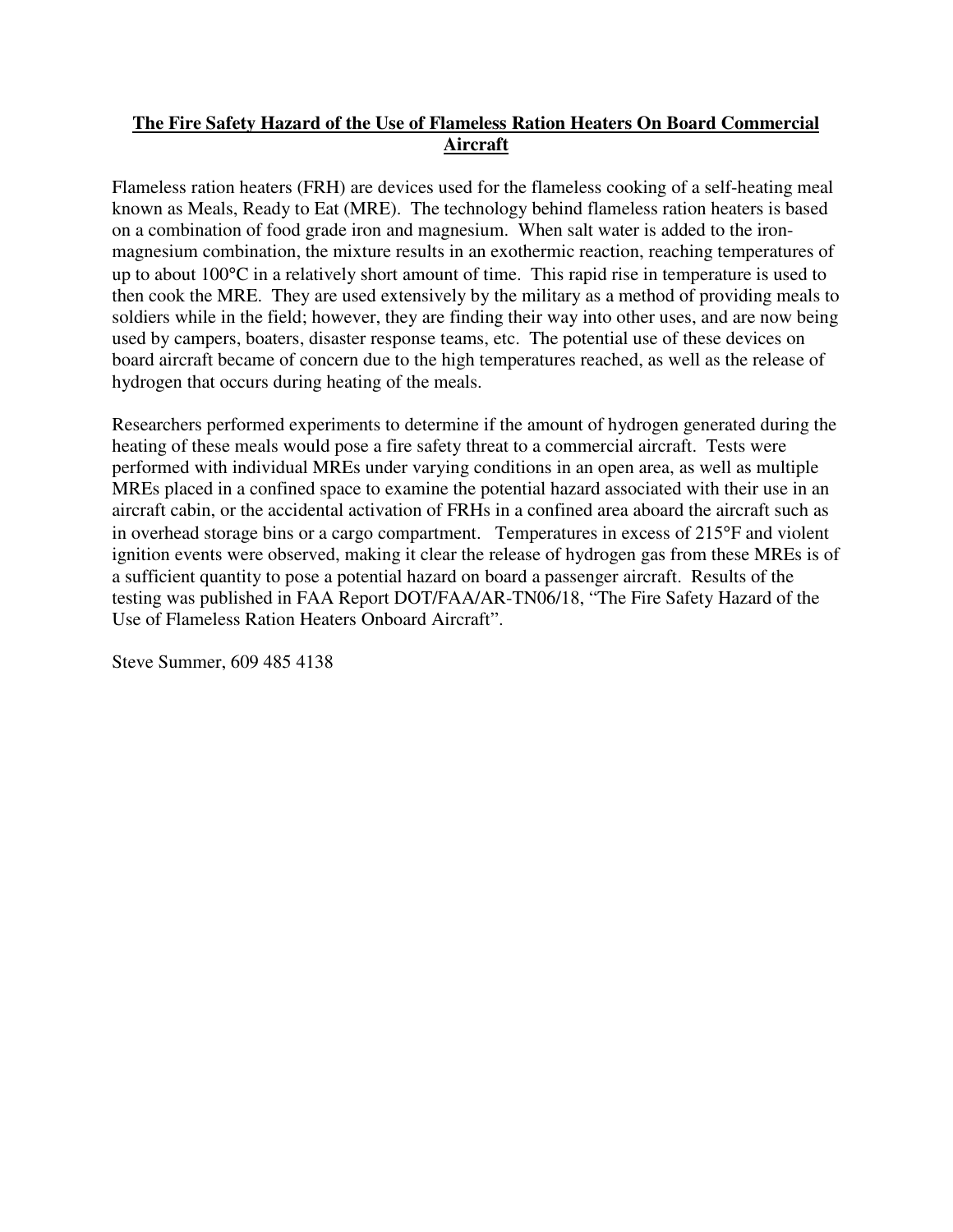Standardized Fire for Cargo Compartment Fire Detectors



Testing was concluded and a final report was published in May 2006 for a project to develop a standardized fire source that could be used to evaluate cargo compartment fire detection systems. The fire source was a mixture of plastic resin pellets compressed into a 4" by 4" by 3/8" thick block with an imbedded nichrome wire heating element. The resin block could be used to simulate a smoldering fire by energizing the imbedded

nichrome wire alone or it could simulate a flaming fire by simultaneously energizing the nichrome wire and igniting 2 ml of heptane poured onto the surface of the resin block.

The purpose of developing the standardized fire source was to ensure that the certification tests required for cargo compartment fire detection systems were consistent among different airplane models and to introduce a fire signature that contained all the components of an actual fire such as smoke, heat and combustion gases. This was desirable to allow for the certification of multi sensor fire detectors which could better discriminate between actual fires and false alarm sources. The ratio of false alarms to actual cargo fires detected on aircraft is on the order of hundreds to one.

The standardized fire source was never intended to be used on inflight certification tests. The purpose was to define the fire signature that should be detected and then develop a safe method to reproduce whichever aspects of the fire signature that a particular fire detection system was designed to respond to. Final report DOT/FAA/AR-06/21, "Development of a Standardized Fire Source for Aircraft Cargo Compartment Fire detection Systems", describes the development of the standardized cargo fire source.

Dave Blake, 609 485 4525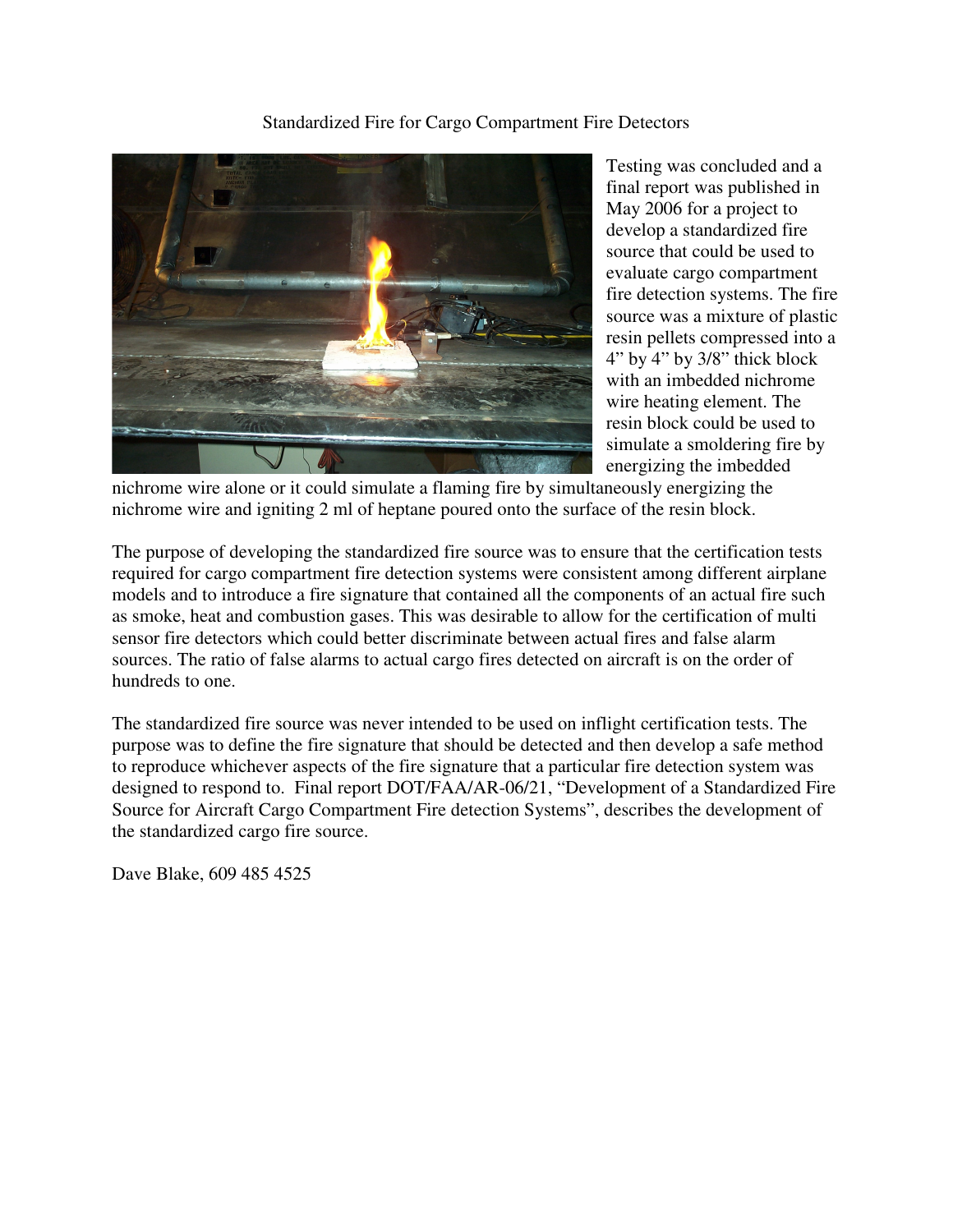#### INTRINSICALLY SAFE CURRENT LIMIT STUDY FOR AIRCRAFT FUEL TANK ELECTRONICS

This study was an investigation into fuel tank safety and, in particular, the minimum ignition energy of an easily ignitable flammable mixture in a fuel tank. Experimentation was performed to determine the ignition hazard presented by small fragments of steel wool making contact with energized electrical circuits in flammable environments that could be present in aircraft fuel tanks. Various types of steel wool were used and five different methods of shorting the circuit were investigated. A 28-volt direct current (dc) power supply was used to simulate energized aircraft electrical wiring, and the electrical current was limited using thin-film non-inductive resistors. An ignition detection technique was used to determine if the sparking or burning event could cause an ignition of a gaseous mixture with a known minimum ignition energy of 200 micro Joules  $(uJ)$ , the accepted minimum ignition energy of hydrocarbon fuel vapor.

The ignition detection technique employed a 36-liter cubic aluminum chamber with a blowout hole on top and a clear acrylic front panel with thermocouple and lever mechanism passthroughs. A standard flammable gas mixture was introduced into the chamber and a standard voltage spark ignition source (SVSIS) was used to calibrate the mixture with a 200-µJ voltage spark. Voltage and current traces were recorded for each test as was the temperature rise. A thin sheet of aluminum foil was used to seal the chamber blowout hole. Ignition was said to have occurred if a visual overpressure and inflation or rupture of the aluminum foil sheet was witnessed. The electrical current at which ignition occurred was recorded, and when the tests were completed, the results were compared to determine the minimum ignition current.

The tests showed that the lowest current causing ignition of the gas mixture was 99 milliamps (mA), with a wad of superfine steel wool contacting the open circuit. It was observed that the burning of the steel wool wad caused the ignition of the gas mixture; therefore, further investigation was concentrated on igniting a wad of steel wool. It was determined that the lowest current that could ignite a wad of steel wool was about 45 mA, although the ignition characteristics were found to depend on each particular wad of steel wool. Based on these tests, it was concluded that the maximum allowable steady-state current limit of 10 mA root mean square, specified by the Federal Aviation Administration in draft Advisory Circular 25.981-1C, can be considered sufficient to preclude an ignition source. The test findings are contained in FAA report DOT/FAA/AR-TN05/37, "Intrinsically Safe Current Limit Study for Aircraft Fuel Tank Electronics".

Rob Ochs, 609 485 4651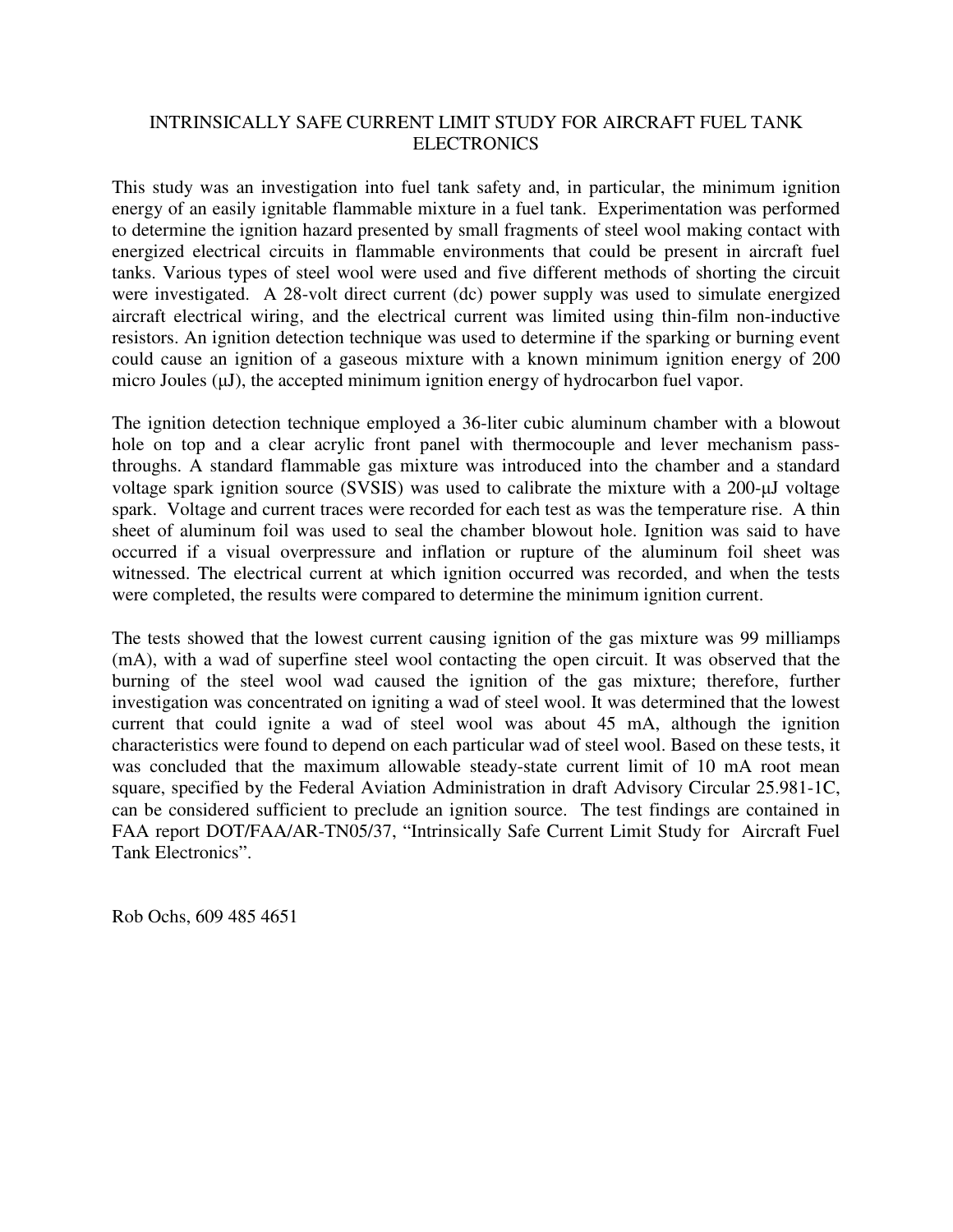# **THERMAL ANALYSIS OF POLYMER FLAMMABILITY**

 A considerable amount of effort has been expended in industry and universities over the past few decades to relate laboratory thermal analyses to the flammability of polymers (plastics). The motivation for these studies is the desire for quantitative data to use in materials evaluation and the convenience of testing milligram-sized samples under equilibrium conditions. Most thermal analyses of flammability attempt to relate a single property such as char yield, heat of combustion, or thermal decomposition temperature to the fire test performance. Individually, these material properties have found limited success as descriptors of fire behavior because of the highly coupled gas and condensed phase processes of flaming combustion (heat and mass transfer), physical changes of the solid during burning (melting, dripping, swelling, char barrier formation), and combustion inhibition in the gas phase due to the presence (halogens) or absence (oxygen) of chemical species in the flame.

The Federal Aviation Administration (FAA) has developed a thermal analysis method, pyrolysiscombustion flow calorimetry (PCFC), that separately reproduces the condensed phase (pyrolysis) and gas phase (combustion) processes of flaming combustion in a single test and forces them to completion. Decoupling the pyrolysis and combustion processes in this way isolates the chemistry of the condensed phase from the test environment and provides the maximum potential (capacity) of the material to release heat in fires. The heat release capacity so measured is related to fire test results using a simple burning model that shows excellent agreement with experimental data. A physical basis for thermal analysis of polymer flammability is thus established and a material property is identified that is a good predictor of fire behavior and flame resistance.

The thermal analysis methodology for predicting flammability of polymers enabled the FAA to screen hundreds of new plastics and compositions for flammability using only research (milligram) quantities. This new capability greatly accelerated the discovery of ultra fire resistant plastics for a fireproof cabin. The thermal analysis method and underlying theory for measuring flammability parameters was published as "A Thermal Analysis Method for Measuring Polymer Flammability", *Journal of ASTM International*, 3(4), 1-18 (2006).

P.O.C. Richard E. Lyon, (609) 485-6076